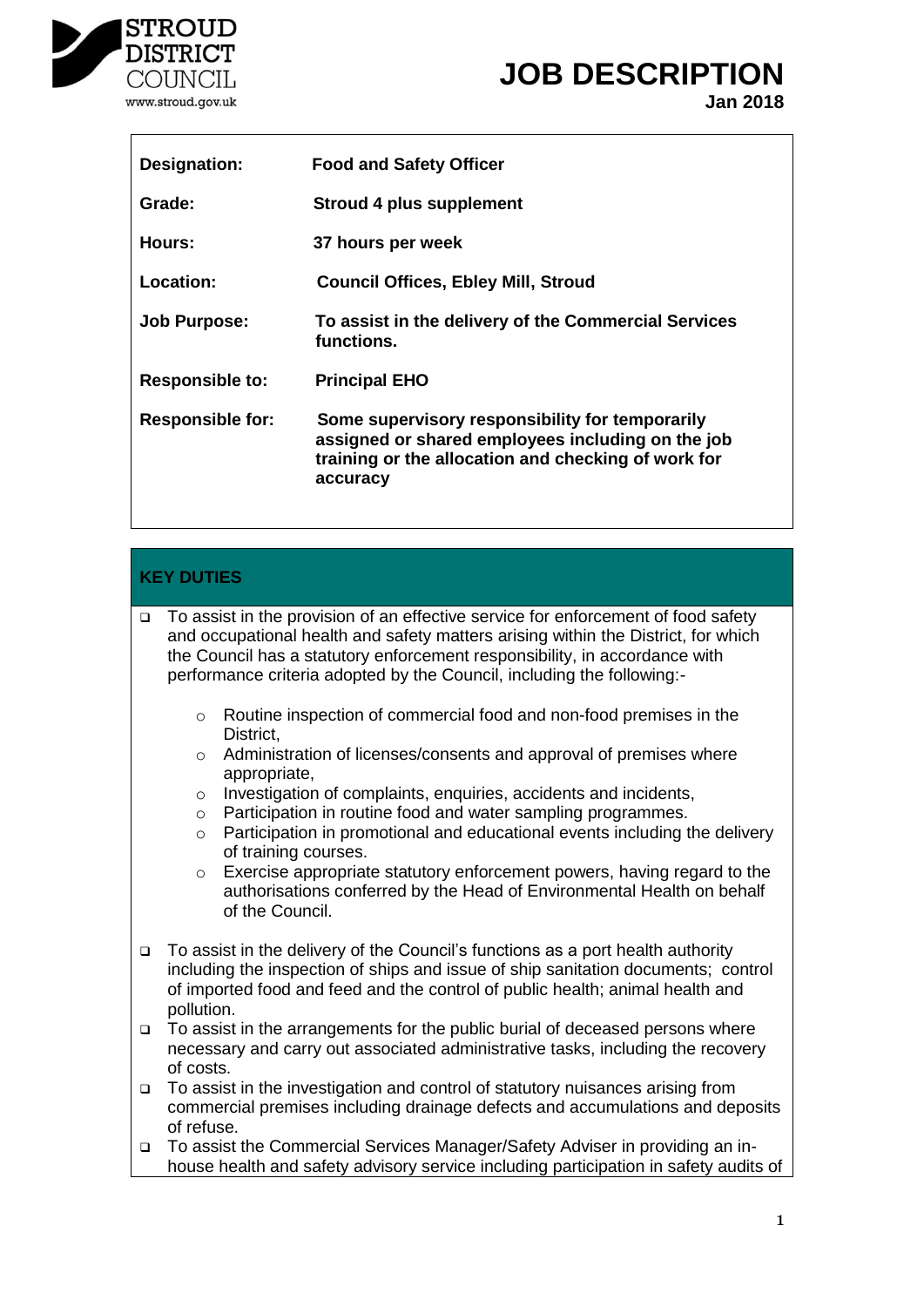

## **JOB DESCRIPTION**

Council services; delivering training courses; advising managers of safe working practices and assisting in the development of documented policies and procedures.

- To assist in the promotion and delivery of the commercial, revenue generating activities of the environmental health service.
- To keep accurate records of all work and maintain the computer database system in accordance with agreed procedures
- To assist in any emergency either within the officer's direct area of responsibility for the time being or more generally and to undertake such other duties as may reasonably be required, including work outside normal office hours in an emergency or by prior arrangement as appropriate.
- Work subject to deadlines involving changing problems, circumstances or demand.

#### **SKILLS AND KNOWLEDGE**

- □ Excellent communication skills both verbal and written
- An understanding of administrative processes and systems
- Experience of managing budgets and expenditure.
- $\Box$  Experience of working with the public
- IT Literate
- Ability to manage own time and workload
- Possess suitable and appropriate recognised qualifications and competencies that satisfy the authorisation requirements of the relevant legislation
- Ability to undertake work of a variety of advanced tasks, confined to one function or area of activity, which requires detailed knowledge and skills in a specialist discipline.

#### **COMPLEXITY AND CREATIVITY**

- To devise effective solutions to problems relating to service related issues
- Investigate relevant issues and take appropriate action
- Operate relevant monitoring equipment and interpret results
- Exercise a balance between education and enforcement
- □ Responds to queries and complaints
- □ Creativity is a feature of the job but exercised within the general framework of recognised procedures

#### **JUDGEMENT AND DECISIONS**

 Work is carried out within clearly defined rules and procedures involving decisions chosen from a range of established alternatives.